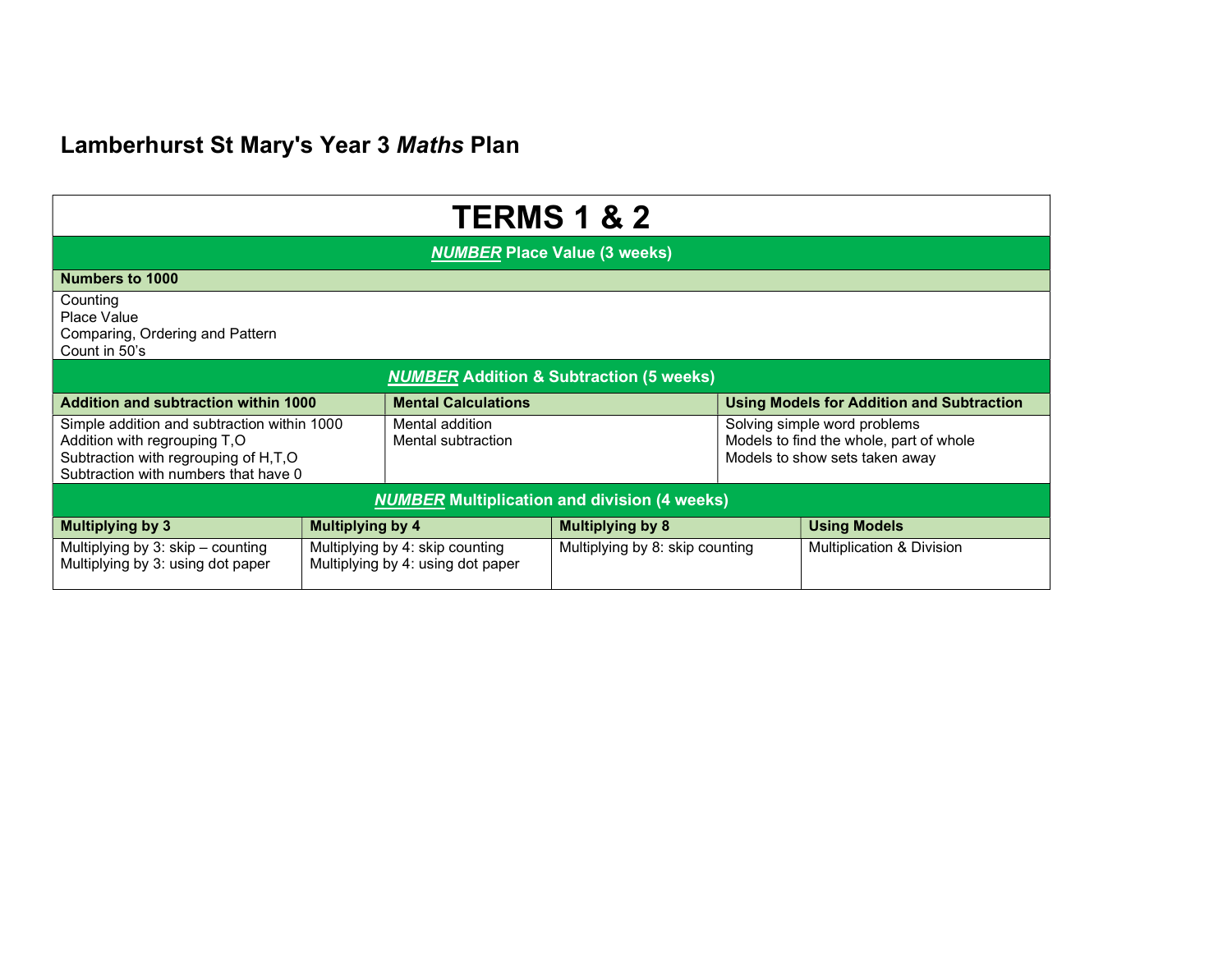| <b>TERMS 3 &amp; 4</b>                                                                                                                                              |                                                                                                                                       |  |  |  |  |  |
|---------------------------------------------------------------------------------------------------------------------------------------------------------------------|---------------------------------------------------------------------------------------------------------------------------------------|--|--|--|--|--|
| <b>NUMBER Multiplication and division (3 weeks)</b>                                                                                                                 |                                                                                                                                       |  |  |  |  |  |
| <b>Multiplication</b>                                                                                                                                               | <b>Division</b>                                                                                                                       |  |  |  |  |  |
| Multiplication without regrouping<br>Multiplication with regrouping in O,T,H<br><b>Comparing statements</b><br>Related calculations<br>Multiply 2 digits by 1 digit | Quotient and remainder<br>Divide 2 digits by 1 digit<br>Divide 100 into 2, 4, 5 & 10 equal parts<br>Divide with remainders<br>Scaling |  |  |  |  |  |
| <b>MONEY</b> (1 week)                                                                                                                                               |                                                                                                                                       |  |  |  |  |  |
| <b>Money</b>                                                                                                                                                        |                                                                                                                                       |  |  |  |  |  |
| Counting pounds and pence<br>Changing pounds and pence<br>Comparing amounts of money<br>Word problems                                                               |                                                                                                                                       |  |  |  |  |  |
| <b>STATISTICS (2 weeks)</b>                                                                                                                                         |                                                                                                                                       |  |  |  |  |  |
| <b>Charts and Tables</b>                                                                                                                                            |                                                                                                                                       |  |  |  |  |  |
| <b>Tally Charts</b><br>Pictograms<br><b>Bar Charts</b><br><b>Tables</b>                                                                                             |                                                                                                                                       |  |  |  |  |  |
| <b>MEASUREMENT</b> Length and Perimeter (3 weeks)                                                                                                                   |                                                                                                                                       |  |  |  |  |  |
| <b>Length and Perimeter</b>                                                                                                                                         |                                                                                                                                       |  |  |  |  |  |
| Measure lengths<br>Equivalent lengths of m & cm, mm & cm<br>Comparing lengths<br>Add and subtract lengths<br>Measure perimeter<br>Calculate perimeter               |                                                                                                                                       |  |  |  |  |  |
| <b>NUMBER Fractions (2 weeks)</b>                                                                                                                                   |                                                                                                                                       |  |  |  |  |  |
| <b>Fractions</b>                                                                                                                                                    |                                                                                                                                       |  |  |  |  |  |
| Making equal parts<br>Halves<br>Quarters<br>Thirds<br>Unit and non-unit fractions<br>Equivalence of half and 2 quarters<br>Count in fractions<br>Making equal parts |                                                                                                                                       |  |  |  |  |  |